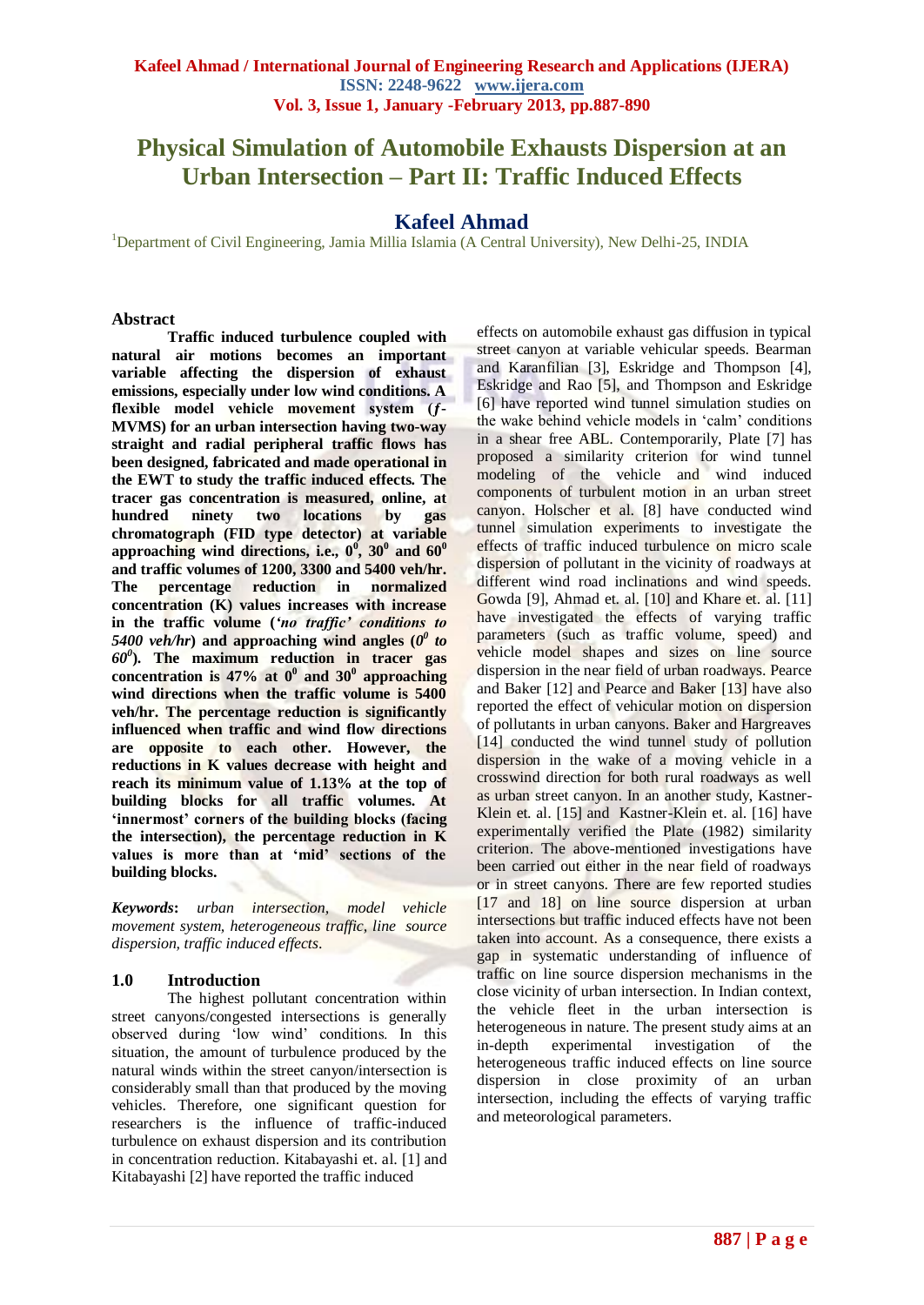## **2.0 Experimental setup**

The experimental set up, including constructional features of the EWT; simulation of atmospheric flow equivalent to urban terrain, urban intersection, line source and tracer gas sampling and analysis setup have been described in K. Ahmad et. al. [19]. The detailed design of  $f$ -MVMS has been described elsewhere [10].

## **3.0 Experimental methodology**

*Meteorological parameters*

Neutrally stratified ABL equivalent to urban terrain category is selected to carry out the experiments due to high mixing of pollutants in the close vicinity of urban street canyons/intersections, which may cause minimum temperature gradient effects. Plate [7] has reported that in the close vicinity of urban streets/intersection neutral stability condition can be employed. In the present study, three approaching wind directions i.e.,  $0^0$ ,  $30^0$ , and 60<sup>0</sup> have been simulated having low wind speed conditions (1.5 m/s).

## *Real time traffic parameters*

The traffic volume and speed at an urban intersection has been chosen as follows:

During peak hours (9:30 am to 11:30 am and 5:30 pm to 7:30 pm)

Maximum traffic volume: 5400 veh/hr

Maximum traffic speed: 15 km/hr

During moderate hours (11:30 am to 5:30 pm and 7:30 pm to 9:30 pm)

Maximum traffic volume: 3300 veh/hr Maximum traffic speed: 25 km/hr

During lean hours (9:30 pm to 9:30 am)

Maximum traffic volume: 1200 veh/hr

Maximum traffic speed: 35 km/hr

The heterogeneous traffic conditions (consisting of 33% bus and truck models and 67% car models) and corresponding traffic directional movements at an urban intersection have been simulated in the EWT (Fig. 1).

*Sampling and analysis of tracer gas*

The details of sampling point locations, tracer gas sampling and analysis procedure and normalization of wind tunnel generated data have been described elsewhere [19].

## **4.0 Results and discussion**

This section analyses the traffic-induced effects on the dispersion characteristics (normalized concentration, K) of the pollutants at variable traffic volumes of 1200 veh/hr, 3300 veh/hr, 5400 veh/hr and at approaching wind directions of  $0^0$ ,  $30^0$  and  $60^0$ with respect to the line source. The street cross sections - A to B, B to C, C to D and D to A and the corner cross sections - A to C and B to D are considered for investigating the traffic- induced effects on the normalized concentration (K).

#### **4.1 Traffic induced effects at 0<sup>0</sup> approaching wind direction**

Fig. 2 and Fig. 3 show the vertical concentration profiles of K for street cross sections - A to B and C to D, respectively. A significant reduction in K is observed at the receptor heights (z/Z  $= 0.08$ ) of various locations of street cross sections -A to B and C to D. It may be due to the larger sized traffic induced eddies resulting into increased dispersion at that height. The percentage reduction in K values increases with increase in traffic volume. The maximum percentage reduction (38.2%), is observed at the street width,  $w/W = 0.6$ , from A and  $w/W = 0.4$ , from C (traffic volume = 5400 veh/hr). Similar trends are observed for other traffic volumes. Further, the K values decreases with height and becomes minimum at  $z/Z = 0.96$  (VI-floor of the building block). However, lesser reduction in K values (in the range of 1.5% to 6.7%) is observed at top of the building block when the approaching wind and traffic movement directions are opposite to each other. It may be due to breaking up of large sized eddies to smaller ones with increase in height, resulting into lesser dispersion of pollutants. Kastner-Klein et. al. [15] and Kastner-Klein et. al. [16] have also observed similar phenomenon along the walls of street canyon in their wind tunnel experiments. The normalized concentration profiles at the corners of the building blocks [Fig.  $4(a)$  and (b)] show that K value decreases with height. The maximum reductions in tracer gas concentration, 47%, 47%, 39.5% and 39.5% are observed at corners A, B, C, D, respectively (at A and B,  $w/W = 0.2$  and C and D,  $w/W = 0.8$ ) for traffic volume of 5400 veh/hr. The results of upwind corners (inner most corners, A and B) show more reduction in tracer gas concentration than that at downwind corners (inner most corners, C and D).

#### **3.2 Traffic induced effects at 30<sup>0</sup> approaching wind direction**

Fig. 5, 6 and 7 show the vertical concentration profiles of K for street cross sections - A to B, B to C, C to D, and D to A, respectively. A significant reduction in K has been observed at the receptor heights ( $z/Z = 0.08$ ) of various locations of the intersection. It may be due to the larger sized traffic induced eddies resulting into increased dispersion at that height. The percentage reduction in K values increases with increase in traffic volume. The maximum percentage reduction (41.7%), has been observed at the street width,  $w/W = 0.6$ , from A and  $w/W = 0.4$ , from C (traffic volume = 5400) veh/hr). Similar trends have also been observed for other traffic volumes. Further, K values decreases with height and becomes minimum at  $z/Z = 0.96$  (VIfloor of the building block). However, lesser reduction in K values (in the range of 1.1% to 5.9%)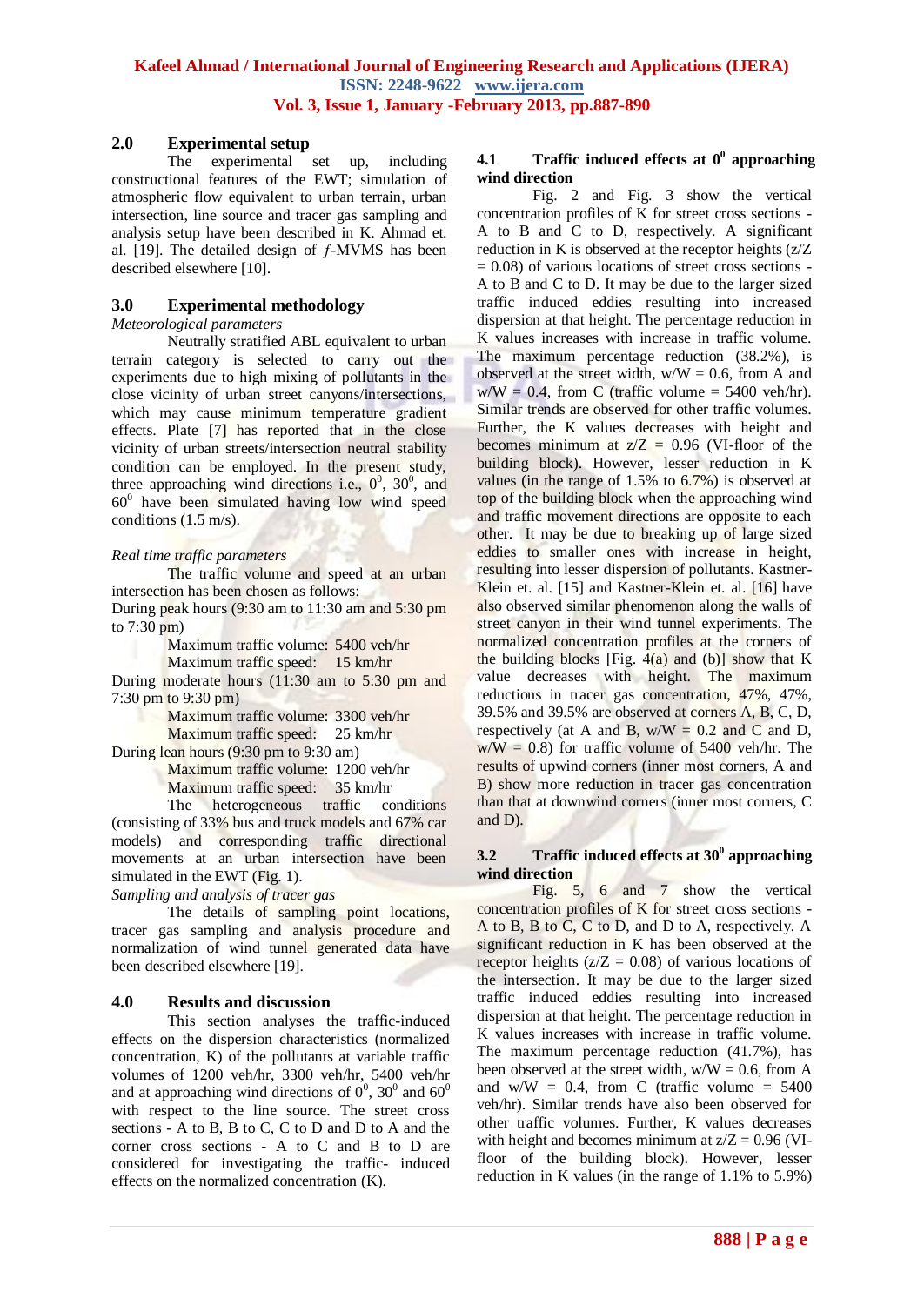#### **Kafeel Ahmad / International Journal of Engineering Research and Applications (IJERA) ISSN: 2248-9622 www.ijera.com Vol. 3, Issue 1, January -February 2013, pp.887-890**

is observed at top of the building block when the approaching wind and traffic movement directions are opposite to each other. It may be due to the breaking up of large sized eddies to smaller ones with increase in height from the EWT floor and so resulting into lesser dispersion of pollutants. The slight reductions in K values are also observed in the adjacent street C to D. The normalized concentration profiles at the 'innermost' corners facing the intersection [Fig. 8(a) and (b)] show that K value decreases with height. The rate of decrease is higher than at other sampling locations. The maximum reductions in tracer gas concentration, 47%, 47%, 39.5% and 39.5% are observed at the 'innermost' corners facing the intersection A, B, C, D, respectively (at A and B,  $w/W = 0.2$  and C and D,  $w/W = 0.8$ ) for traffic volume of 5400 veh/hr. The results of upwind corners ('innermost' corners facing the intersection, A and B) show more reduction in tracer gas concentration than that at downwind corners ('innermost' corners, C and D). It may be due to congestion of traffic wakes, which slightly suppress the concentration of tracer gas, resulting less reduction in the downwind corners.

#### **4.3 Traffic induced effects at 60<sup>0</sup> approaching wind direction**

Fig. 9, 10 and 11 show vertical concentration profiles of K for street cross sections - A to B, B to C, C to D, and D to A, respectively. A significant reduction in K has been observed at the receptor heights ( $z/Z = 0.08$ ) of various locations as seen in previous case. The maximum percentage reduction (44.7%), has been observed at the street width,  $w/W = 0.6$ , from A and  $w/W = 0.4$ , from C (traffic volume  $= 5400$  veh/hr). Similar trends have been observed for other traffic volumes. Further, K values decreases with height and becomes minimum at  $z/Z = 0.96$  (VI-floor of the building block). However, lesser reduction in K values (in the range of 1.4% to 3.8%) is observed at top of the building block  $(z/Z = 0.96)$  when the approaching wind and traffic movement directions are opposite to each other. It may be due to the breaking up of large sized eddies to smaller ones with increase in height from the EWT floor and so resulting into lesser dispersion of pollutants. The normalized concentration profiles at the corners of the building blocks [Fig. 12(a) and (b)] show that K value decreases with height. The maximum reductions in tracer gas concentration, 41.8%, 44.3%, 45.1% and 42.5% are observed at 'innermost' corners A, B, C, D, respectively (at A and B,  $w/W = 0.2$  and C and D,  $w/W = 0.8$ ) for traffic volume of 5400 veh/hr. The rate of decrease is higher than at other sampling locations.

## **5.0 Conclusions**

The traffic-induced effects seem to greatly influence the tracer gas concentration depending

upon the approaching wind direction. The study reveals increase in the rate of reduction of normalized concentration (K) values with increase in approaching wind angles. 'K' reaches its minimum value at  $60^{\overline{0}}$  approaching wind direction. It is due to generation of larger size eddies by moving traffic resulting into more dilution in tracer gas concentration (Gowda, 1999). The directional movements of traffic and wind flows also affect K values. The results at  $0^0$ ,  $30^0$  and  $60^0$  approaching wind directions show more reduction in K values when traffic and approaching wind directions are opposite to each other. The height of building blocks also affects significantly the dispersion of tracer gas concentration. The percentage reduction in K values decreases with increase in height for all traffic volume and approaching wind directions. It reaches its minimum value  $(K = 0.58*10^6)$  at top of the building block  $(z/Z = 0.96)$ . The reason for this may be the breakup of larger size eddies into smaller ones, resulting into less dilution and dispersion. The 'inner most' corners facing the intersection are having increased rate of percentage reduction in K values at all approaching wind directions when compared to other locations. It may be due to rapid upward movement of larger size eddies influenced by the corner vortices.

## **References**

- [1] K. Kitabayashi, K. Sugawara and S. Isomusa, A wind tunnel study of automobile exhaust gases diffusion in an urban district, In Proceedings of the 4rth International Clean Air Congress edited by S. Kasuga, N. Suzuki, T. Yamada, G. Kimusa, K. Inagaki and K. Onoe, The Japanese Union of Air Pollution Prevention Association, pp. 192 – 195 (1977).
- [2] K. Kitabayashi, Wind tunnel experiments for automobile exhaust gas diffusion in a street canyon, 4rth international workshop on wind and water tunnel modelling, Karlsruhe (1988).
- [3] P.W. Bearman and S. Karanfilian, The wakes of road vehicles. In the modelling of dispersion of transport pollution, Symposium proceedings series no. 22, the Institute of Mathematics and its Applications, U.K., pp.  $78 - 96$  (1981).<br>[4] R.E. Eskridge and R.S. Thom
- Eskridge and R.S. Thompson, Experimental and theoretical study of the wake of a block shaped vehicle in a shear free boundary flow, Atmospheric Environment, 16  $(1982)$  2821 – 2836.
- [5] R.E. Eskridge and S.T. Rao, Turbulent diffusion behind vehicles: Experimentally determined turbulence mixing parameters, Atmospheric Environment, 20 (1986) 851 – 860.
- [6] R.S. Thompson and R.E. Eskridge, Turbulent diffusion behind vehicles: Experimentally